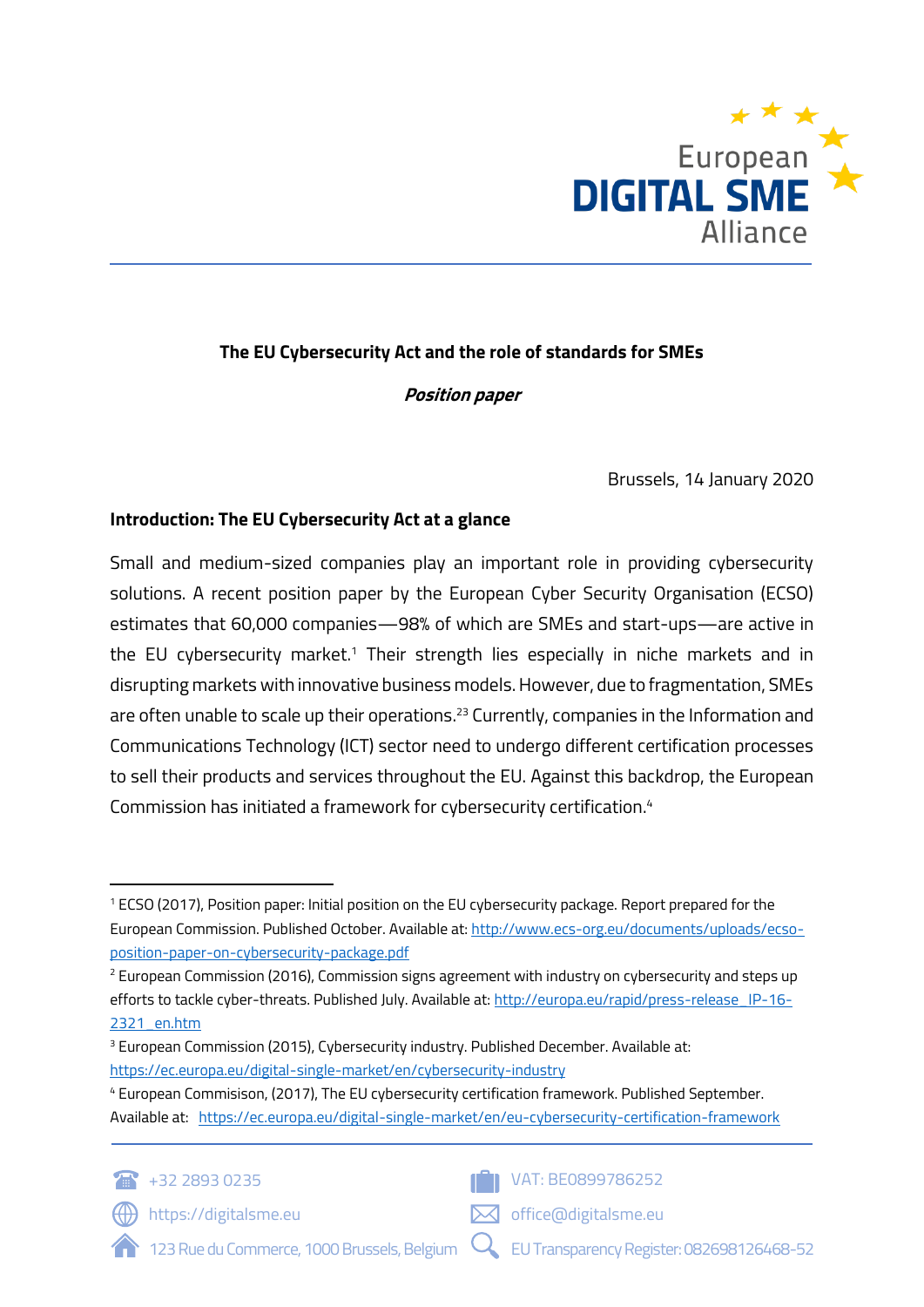

The EU Cybersecurity Act can be considered a major step forward towards the creation of a single European market for cybersecurity products and services. For the first time, it introduces a comprehensive, EU-wide framework for the certification of ICT products, services and processes. Despite being voluntary, the schemes could harmonise cybersecurity certification throughout the EU and thus eradicate existing barriers that prevent SMEs from scaling up and doing business across borders. Further, the certificates will allow customers to better understand the security features of a product or service they want to purchase, therefore contributing to greater market transparency. Each certification scheme will specify the categories of ICT products, services and processes covered, and set tailored cybersecurity requirements.<sup>5</sup> The requirements will likely be defined in reference to standards or technical specifications. Finally, a respective scheme will outline the type of evaluation of a product, service or process (e.g. self-assessment or third-party evaluation) and the intended level of assurance. For example, a high assurance level means that the certified product has passed the most stringent security tests.

**In this position paper we examine the intersection between standards and certification schemes from the perspective of small and medium-sized enterprises (SMEs). As standards and technical specifications will likely play an important role in defining the cybersecurity requirements in the schemes, it is important to examine whether the** 

<sup>5</sup> How will the schemes be put in place and how does the Commission ensure that all relevant stakeholders are consulted? As a general mechanism, the European Commission or the European Cybersecurity Certification Group (composed by Member States) will propose the certification of a certain group of ICT products, services and processes to the European Union Agency for Cybersecurity (ENISA). ENISA will then produce a certification scheme in consultation with relevant stakeholders that will then be adopted by the Commission through implementing acts. At the same time, the Commission will prepare the 'Union rolling work programme for European Cybersecurity Certification'. The work programme defines certification priorities and is developed by the European Commission in consultation with stakeholders, e.g. members of the European Cybersecurity and Certification Group (ECCG) and ad-hoc working groups.



 $\langle \langle \rangle \rangle$  https://digitalsme.eu



office@digitalsme.eu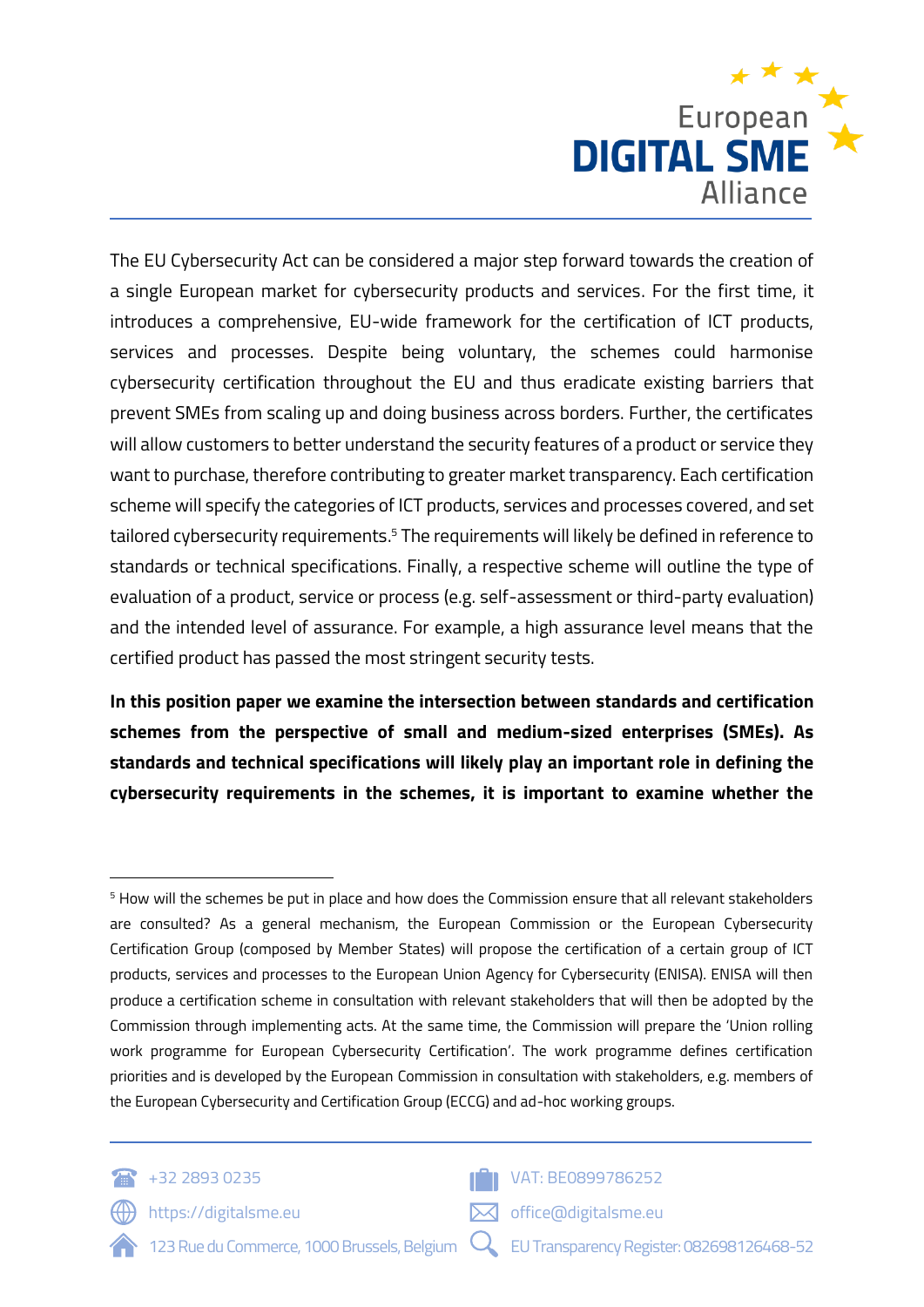

**current standardisation frameworks and the available standards in cybersecurity are fit for SMEs.** 

## **What is at stake for Europe and small companies?**

Today, SMEs are increasingly relying on networks and information systems for their business. Some of them offer digital services and their business model heavily depends on digital technologies. <sup>6</sup> At the same time, because of limited resources, it is harder for SMEs to recover from damages caused by a cyber-attack than for large businesses: 60% of SMEs that were victims of cyberattacks did not recover and had to shut down within six months. $^{\textrm{\tiny{7}}}$ Cybersecurity is therefore of crucial importance for the business continuity of an SME. However, this importance will only increase when industrial processes start moving online.

In the digital age, the security of complex manufacturing processes and industrial supply chains will not only depend on high cybersecurity standards in tier-1 suppliers or Original Equipment Manufacturers (OEMs), but also on the level of cybersecurity assurance in companies along the supply-chain pyramid (i.e. tier-2 or tier-3 suppliers). In many industrial processes, those tier-2 or tier-3 suppliers rely on machines that work with old operating systems. Therefore, there may be risks along the supply chain which are exacerbated when industrial processes become digital.<sup>8</sup> Going **digital is a major game-changer for industrial** 

George Sharkov, Cyber Security Standardization & SMEs (Insider view), 23 October 2019. Available at: <https://www.digitalsme.eu/digital/uploads/George-Sharkov-SBS-expert-at-ETSI.pdf>



https://digitalsme.eu



office@digitalsme.eu



<sup>6</sup> Mazzarol, T. (2015), SMEs engagement with e-commerce, e-business and e-marketing, Small Enterprise Research, 22:1, 79-90.<https://doi.org/10.1080/13215906.2015.1018400>& Enisa (2016), Information security and privacy standards for SMEs. Published June. Available at:

<https://www.enisa.europa.eu/publications/standardisation-for-smes>

<sup>7</sup> SMESEC (n.d.), A lightweight cybersecurity framework for thorough protection. Available at: <https://smesec.eu/index.html>

<sup>8</sup> Iñaki Eguía Elejabarrieta, Standardisation and Certification: Insider's perspective and Industrial SME view, 23 October 2019, Brussels. Available at: [https://www.digitalsme.eu/digital/uploads/I%C3%B1aki-Eguia-SME](https://www.digitalsme.eu/digital/uploads/I%C3%B1aki-Eguia-SME-entrepreneur-and-cybersecurity-expert.pdf)[entrepreneur-and-cybersecurity-expert.pdf](https://www.digitalsme.eu/digital/uploads/I%C3%B1aki-Eguia-SME-entrepreneur-and-cybersecurity-expert.pdf)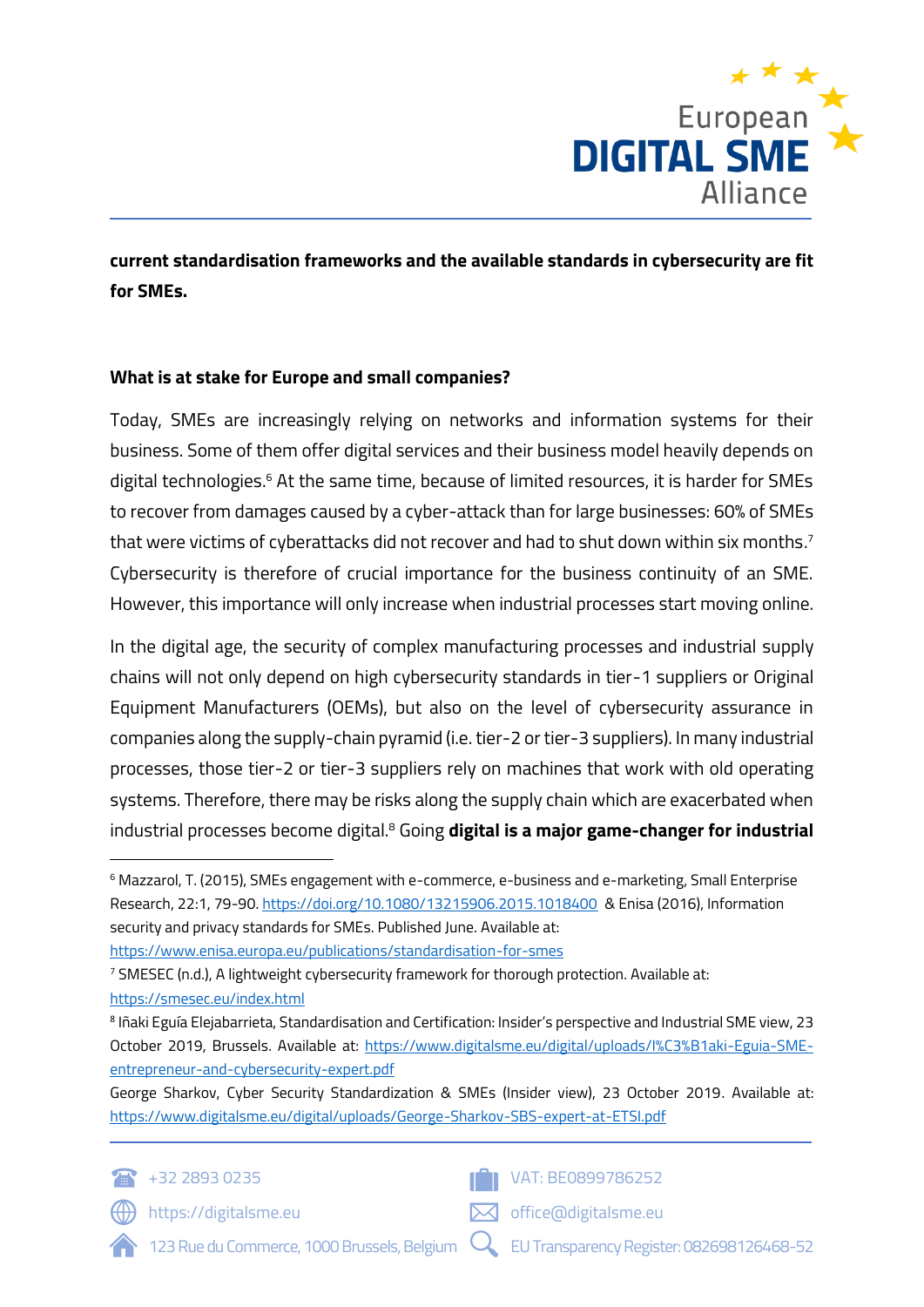

**processes and moves the vulnerability from the physical to the cyber space**. SMEs up and down the supply (or value) chain need to be taken into consideration when proposing measures aimed at increasing the level of cybersecurity assurance. SMEs might be an even easier target than large companies, since, due to a perceived lack of security, cyber criminals are increasingly looking towards them as a gateway into the supply chain. $^{\rm 9}$ 

In a 2016 study, <sup>10</sup> European Union Agency for Cybersecurity (ENISA) concludes that despite rising concerns about information security risks, the level of SMEs' information security and privacy standard adoption in Europe is relatively low. Equally, their uptake is not largely perceived as a priority. **A lack of adoption of security solutions** is a real risk, which becomes evident when considering the very low adoption rate of some current product certification schemes: e.g. Common Criteria<sup>11</sup> apply to about 1,400 products worldwide. For comparison, 32,000 ISO/IEC 27001 certificates have been issued worldwide. These numbers are only a drop in the ocean compared to the approximately 190 million companies operating globally. This shows that the lack of adoption of cybersecurity standards in the market is a real problem. The lack may be due to the **high complexity and lack of adaptation of these standards** to the needs of smaller companies. Also, many SMEs are often **not aware of the importance of cybersecurity**. Therefore, most of the time, certification schemes are only

<sup>11</sup> Common Criteria (CC)—the popular reference name for "Common Criteria for Information Technology Security Evaluation"—is an internationally recognized set of guidelines (ISO 15408, supplemented by 18408), which define a common framework for evaluating security features and capabilities of Information Technology security products against functional and assurance requirements and certifying to the procurer that the process of specification, implementation and evaluation was conducted in a thorough and standardised manner. The international recognition of the certification is performed by the Arrangement on the Recognition of Common Criteria Certificates (CCRA).





office@digitalsme.eu

https://digitalsme.eu



<sup>9</sup> Fresh Business Thinking (2016), Cybersecurity is a growing priority – don't be the weak link. Published May. Available at[: http://www.freshbusinessthinking.com/cybersecurity-is-a-growing-priority-dont-be](http://www.freshbusinessthinking.com/cybersecurity-is-a-growing-priority-dont-be-the-weak-link/)[the-weak-link/](http://www.freshbusinessthinking.com/cybersecurity-is-a-growing-priority-dont-be-the-weak-link/)

<sup>10</sup> ENISA (2016). Information security and privacy standards for SMEs. Published June. Available at: <https://www.enisa.europa.eu/publications/standardisation-for-smes>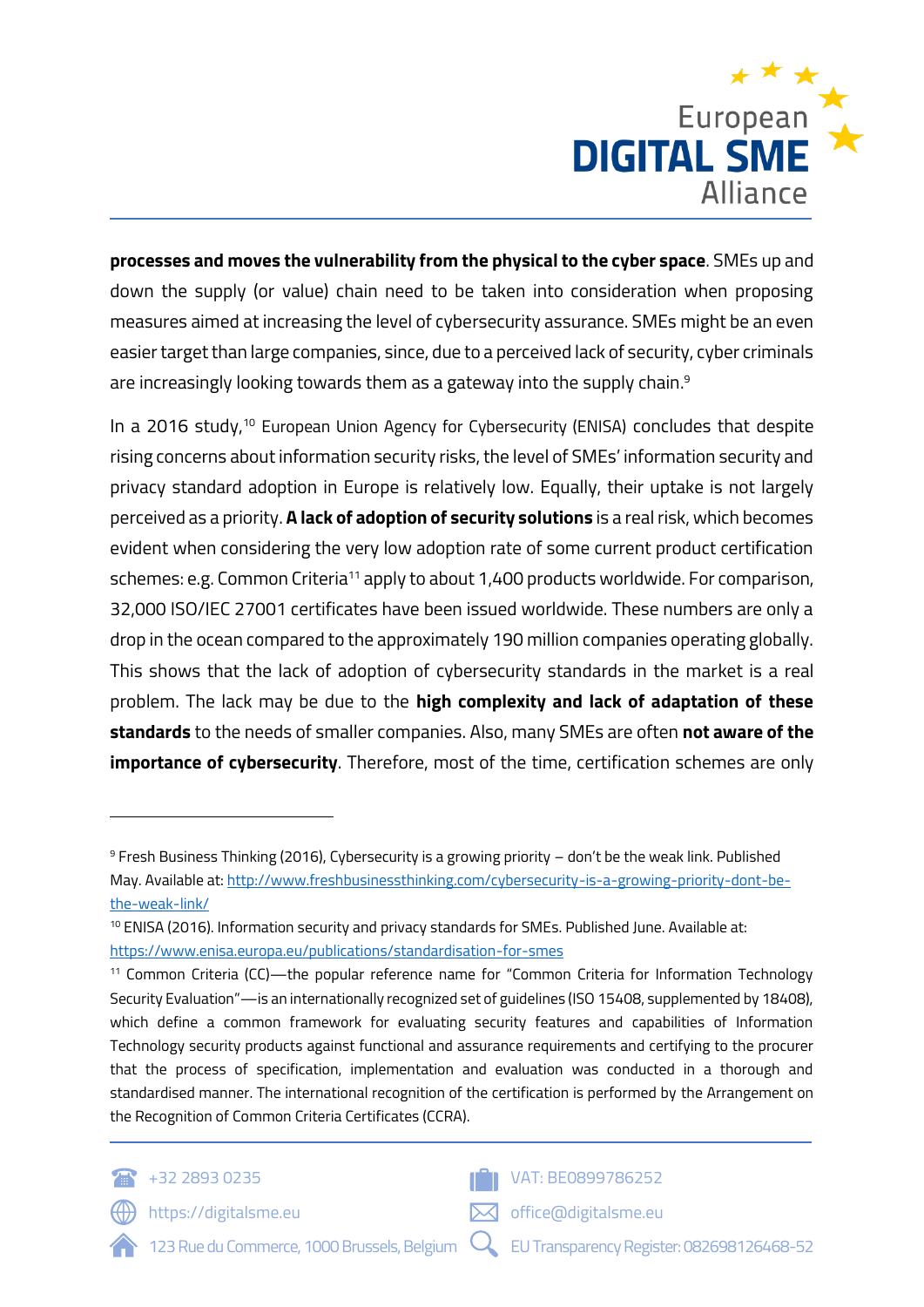

used by industry, especially SMEs, when they **are a mandatory requirement to participate in procurement bids**.

At the same time, cybersecurity may sometimes support, but could also sometimes run counter to, other requirements, such as data protection or being user-friendly. Cybersecurity certifications could be disruptive as they will allow consumers with limited technical literacy to **make an informed choice about the security of a certain product, service or process**. <sup>12</sup> Potentially, certification could facilitate cybersecurity to a point where even untrained staff can make safe choices. At the same time, cybersecurity requirements could also lead to restrictions in the use of a device or product—or even lead to lock-down of certain ICT devices (e.g. [wireless devices\)](https://www.digitalsme.eu/digital/uploads/RED-Position_DIGITAL-SME.pdf).

Further, new technologies are disrupting supply chains and industrial processes. For instance, artificial intelligence may in the future take autonomous decisions that can influence people's lives and wellbeing. 5G is another technology which will lift whole industrial protection chains into the digital environment—along with the substantial associated risks. The more a company becomes dependent on ICT and the more it embraces emerging technologies such as big data and IoT, the more crucial cybersecurity becomes.

**Thus, the problem of cybersecurity is multifaceted, multi-layered and of a large magnitude, but solutions also need to be realistic. It is not possible to achieve full security. Proposed solutions need to be based on risk assessments, be practical and follow priorities.** To sum up, in order to make the EU Cybersecurity Act and its certification schemes a success, we need to consider the following points to bridge the difficulties in achieving effective cybersecurity certification:

 $12$  Fabio Guasconi, Standardisation and Cybersecurity – An insiders' perspective, 23 October 2019. Available at:<https://www.digitalsme.eu/digital/uploads/Fabio-Guasconi-SBS-expert-at-ISO.pdf>





**T** VAT: BE0899786252

https://digitalsme.eu



- office@digitalsme.eu
	- EU Transparency Register: 082698126468-52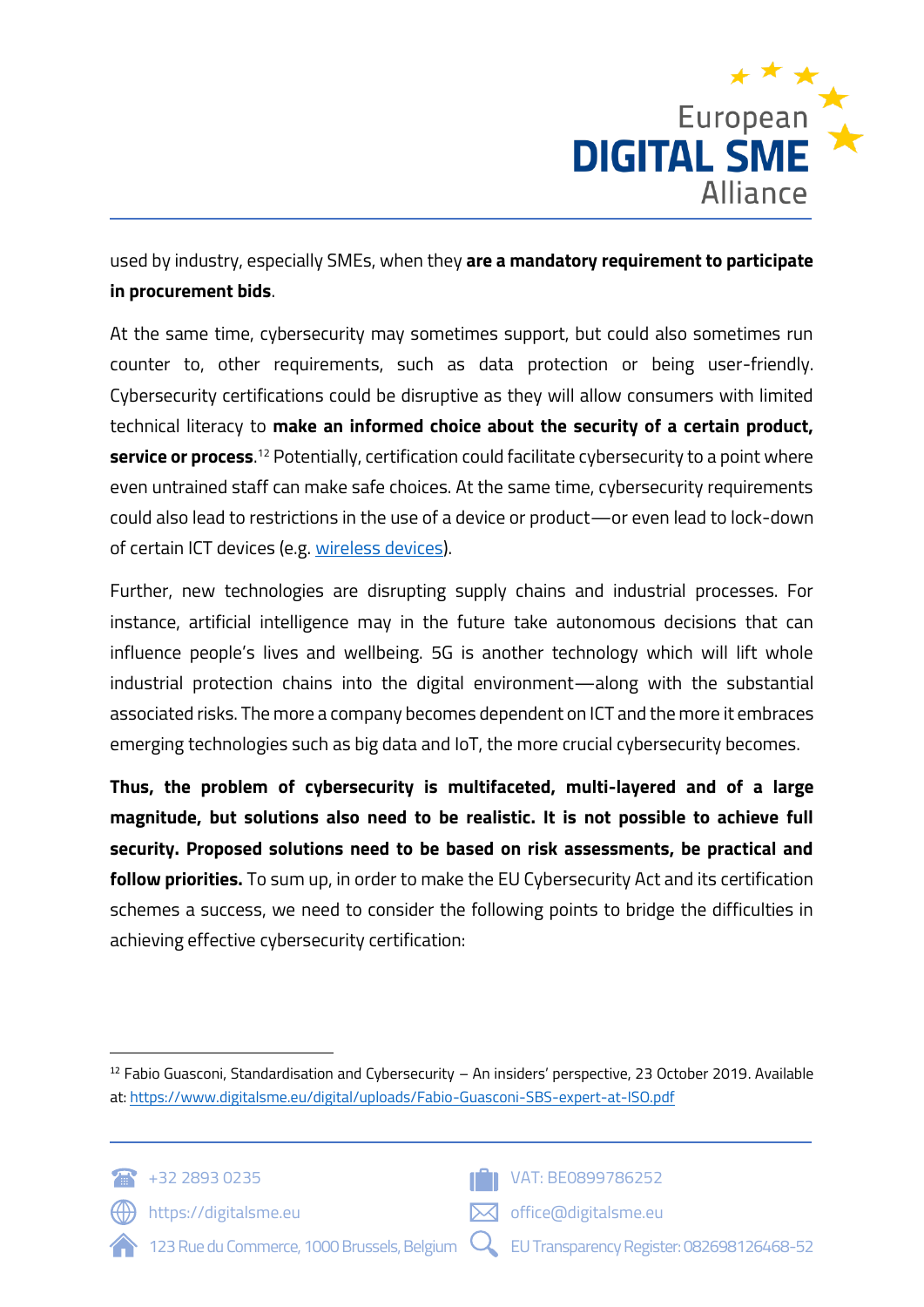

1) Cybersecurity standardisation and certification require a broad support by industry & society and a high level of adoption.

2) Decision-makers both in policy and business need to be aware that 100% cybersecurity is not achievable. The aim should be to reduce risks and build resilience through prevention and protection as well as through sharing information about threats and vulnerabilities.

3) Security measures may need to be balanced with usability or privacy concerns (e.g. compliance with GDPR or other confidentiality requirements).

4) Rapidly evolving new industry platforms (e.g. network functions virtualisation [NFV] and software defined networking [SDN]/5G, quantum computing, artificial intelligence/machine learning, etc.) need 'predictive' attention to avoid major risks for society.

How do we ensure that standards and certification are widely adopted? Much will depend on how the schemes will be designed and implemented. If certification schemes are too complex and their adoption too slow, the Cybersecurity Act could **run the risk of becoming yet another piece of legislation that SMEs are not even aware of and which they do not apply**. One way to address this issue is to propose easy-to-apply standards as part of the EU-wide certification schemes. However, some of the current standards are highly technical and do not provide practical solutions to SMEs. Therefore, **there is a need to think about SME-friendly standards and solutions within the framework of the EU Cybersecurity Act. Secondly, the category of 'small and medium-sized enterprises' is not homogenous, and to be effective, we believe that there needs to be a stronger analysis of the needs of different types of SMEs.**

#### **Which solutions for which SME?**

We believe that the adaptation of measures to **different types of SMEs** is key to bridge the difficulties in achieving effective cybersecurity certification. Differentiation and adaptation



 $\langle \langle \rangle \rangle$  https://digitalsme.eu

**T** VAT: BE0899786252

- 123 Rue du Commerce, 1000 Brussels, Belgium EU Transparency Register: 082698126468-52
	-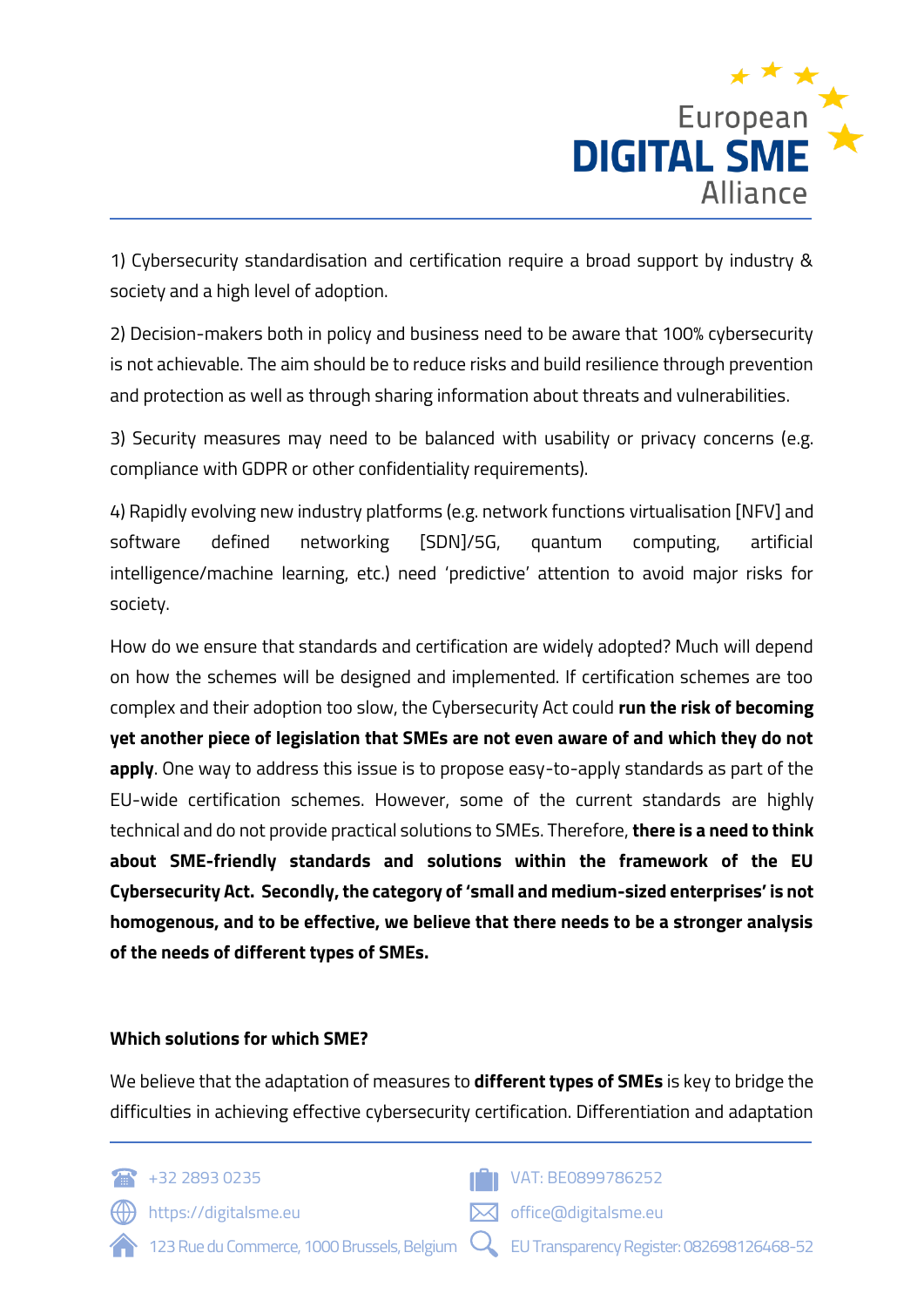

to different types of SMEs is pivotal if we want to develop cybersecurity standards and define requirements that actually fit the needs of the market and are therefore more efficient in achieving the goal of increasing cybersecurity among businesses. There is a need for **greater distinction between different types of SMEs and their role in the digital ecosystem in order to make sure that solutions are tailored to them**. Therefore, we propose to distinguish between the following categories:

- **'digital enablers':** Throughout the European Union, a significant number of SMEs are involved in developing and providing digital hardware, software and services these companies are the 'digital enablers'. In the cybersecurity industry, 'digital enablers' form the supply side, as they are active in developing and providing cybersecurity solutions.<sup>13</sup>
- **'digitally based' SMEs:** This second category are 'digitally based' businesses which are connected to the first category via clusters and value chains or outsourcing (including cloud-based services). These businesses do not have digital or cyber as

<sup>&</sup>lt;sup>13</sup> According to a report prepared by ECSO, the European industry can be divided into three parts: high grade, low grade and mid-grade cybersecurity. "**High grade** refers to a niche market for companies originating from the defence sector. Given restrictions on public procurement, a protected and high-level European offer has been developed. The **low-grade** cybersecurity market is largely dependent on non-European companies. As the offer for the general public, Business-to-Consumer (B2C), is mainly based outside Europe, new European companies entering the market are often acquired by non-European actors. Players such as Microsoft, IBM, CISCO, Symantec are dominating this market, often offering end-to-end solutions combining the implementation of network protection strategies with governance solutions and identity access management services. The **mid-grade** European cybersecurity market refers to the protection of critical infrastructures and public authorities is quite dispersed, and SMEs play an important role here. The large majority of the thousands of European companies active in this area are SMEs having a turnover under 5 million EUR and less than 50 persons. They are highly specialised in one area and do not offer the whole range of cybersecurity solutions. These SMEs operate in specific niches in domestic markets, with low levels of internationalisation." See: ECSO (2016), European cybersecurity industry proposal for a contractual public-private partnership. Published June. Available at[: http://ecs-org.eu/documents/ecs-cppp-industry-proposal.pdf](http://ecs-org.eu/documents/ecs-cppp-industry-proposal.pdf)



https://digitalsme.eu



office@digitalsme.eu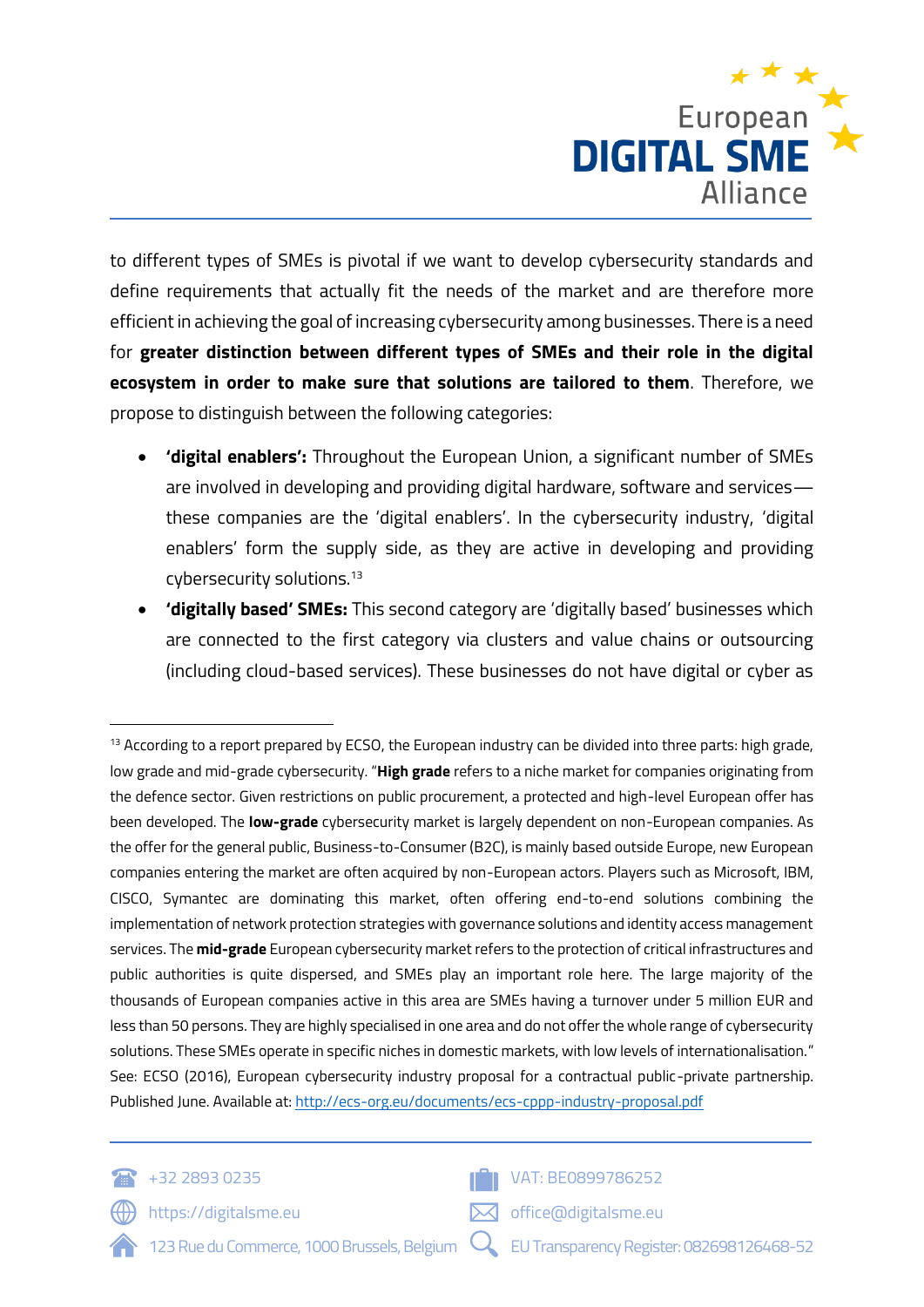

their core, but highly depend on digital solutions for their business model and main business functions. They need to be aware of compliance or cybersecurity requirements in order to be able to request them from their providers. In the cybersecurity industry, these are companies that use cybersecurity solutions to ensure continuity of their business operations (demand side).<sup>14</sup>

- **'digitally dependent' SMEs**: The third category of SMEs is perhaps the largest. This is the type of 'digitally dependent' or 'end user' SMEs, that use regular ICT for running their businesses. In the context of the digital economy, 'digital dependency' is rapidly increasing. This group is perhaps the one that is most in need of easily understandable & practical solutions.
- **'start-ups'**: Finally, the category of **start-ups** is a sub-group of the first or second category. Being busy with the functional development of their business models, they typically neglect (or are not aware of) requirements such as 'security by design' or 'resilience by design', which can be implemented both via technical solutions and the business processes. Under the pressure of competition and expectations to quickly scale up, security has a low priority. This category of enterprises requires specific measures and incentives to adopt security standards. They should be in the focus of governmental bodies and programs. Also, cybersecurity should be strongly

<sup>14</sup> "The industry in which an SME is active and the size of an SME influence their likelihood of protecting themselves against cybercriminals. Firstly, the industries, best protecting themselves against digital fraud in terms of measures taken, are: ICT and media, the industry, finance, and the professional services sector. The agricultural sector and the construction industry are the least protected sectors. Secondly, microenterprises (up to 10 employees) are less likely than larger SMEs (10-250 employees) to implement security measures, underlining again the factor company size." See: Interim Report on Supporting specialised skills development: Big Data, Internet of Things and Cybersecurity for SMEs, EASME/COSME/2017/007, March 2019. Available at[: https://www.digitalsme.eu/digital/uploads/March-2019\\_Skills-for-](https://www.digitalsme.eu/digital/uploads/March-2019_Skills-for-SMEs_Interim_Report_final-version.pdf)SMEs Interim\_Report\_final-version.pdf.



 $+32\,2893\,0235$ 





**T** VAT: BE0899786252

- 123 Rue du Commerce, 1000 Brussels, Belgium
- EU Transparency Register: 082698126468-52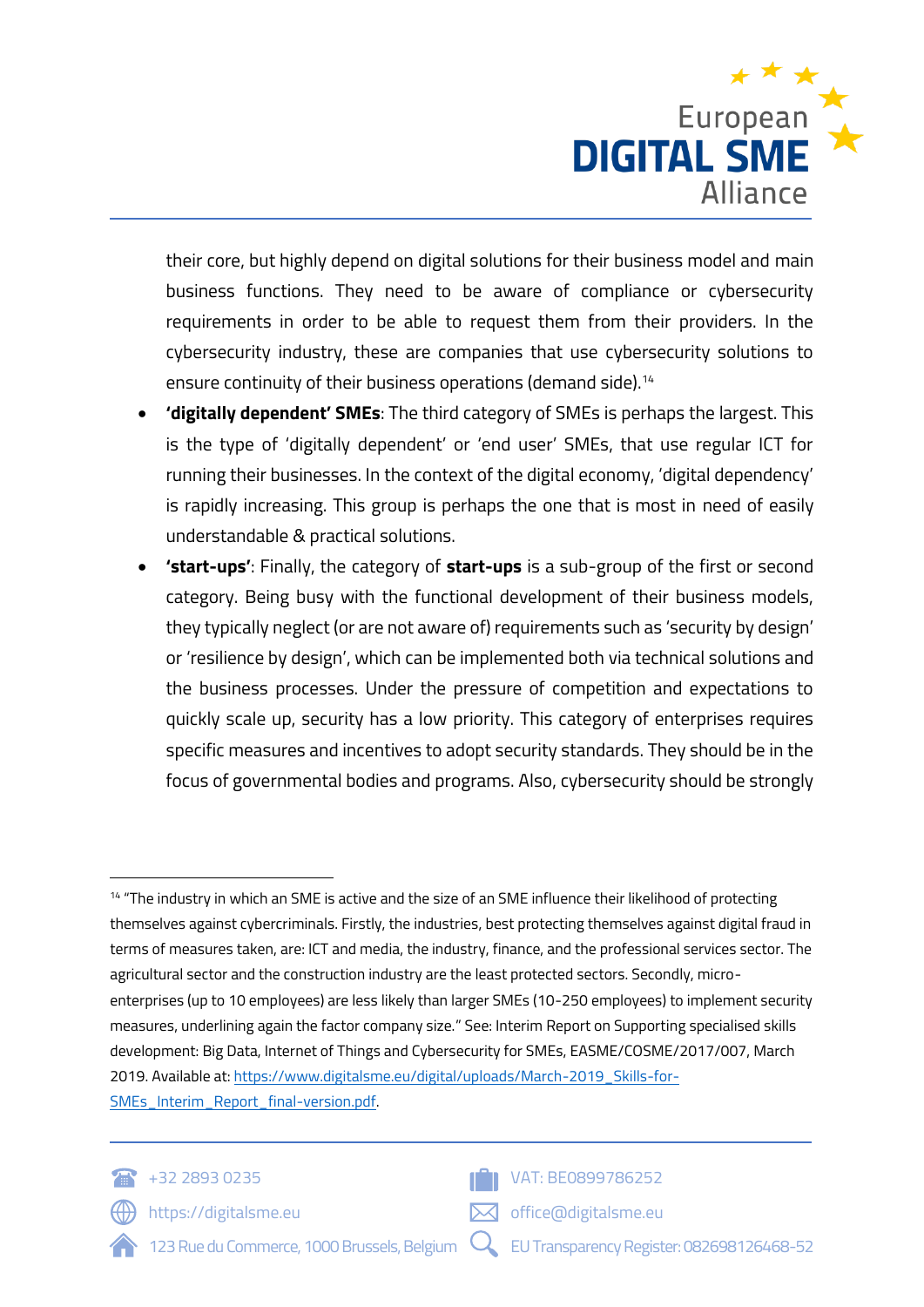

encouraged (even requested) by investors (so they too must be well-aware and understand the need of security compliances as digital market differentiator).

To summarise: **Differentiation is needed to tailor standards and certification schemes to different types of SMEs**. A highly specialised 'digital enabler' that provides IT security solutions will be more fit to adopt a complex IT-security standard and should assist 'digitally based' companies in doing so. 'End user' SMEs on the other hand may require secure-bydesign solutions and a set of basic standards with relevant certifications they can follow to make sure they meet a basic level of cybersecurity hygiene.

## **Standardisation: What are the hurdles for SMEs?**

Currently, the coverage of standards in cybersecurity is wide and extends to all relevant aspects of cybersecurity risks. However, while the scope of standards is broad and relevant, adoption of standards is lacking. Obstacles to **adoption of standards** relate mainly to problems of **affordability**, **adaptation to SME needs**, **awareness** and **access**.

Below, we outline the four 'A'-challenges to standards-adoption for SMEs. <sup>15</sup> For the analysis of the hurdles, we relied on an ENISA report of 2015. 16

## **1) Affordability: Standards are not freely available & implementation is expensive.**

• **Free access to standards:** Standards are often only available in a paid-for version. Only few standards or specifications (i.e. those developed by ETSI or by other international standards consortia) are freely available online, well-

<sup>&</sup>lt;sup>16</sup> ENISA (2015), Information security and privacy standards for SMEs. Recommendations to improve the adoption of information security and privacy standards in small and medium enterprises. Available at: [https://www.enisa.europa.eu/publications/standardisation-for-smes/at\\_download/fullReport](https://www.enisa.europa.eu/publications/standardisation-for-smes/at_download/fullReport)





office@digitalsme.eu

https://digitalsme.eu



<sup>15</sup> George Sharkov, Cyber Security Standardization & SMEs (Insider view), 23 October 2019. Available at: <https://www.digitalsme.eu/digital/uploads/George-Sharkov-SBS-expert-at-ETSI.pdf>

Fabio Guasconi, Standardisation and Cybersecurity – An insiders' perspective, 23 October 2019. Available at: <https://www.digitalsme.eu/digital/uploads/Fabio-Guasconi-SBS-expert-at-ISO.pdf>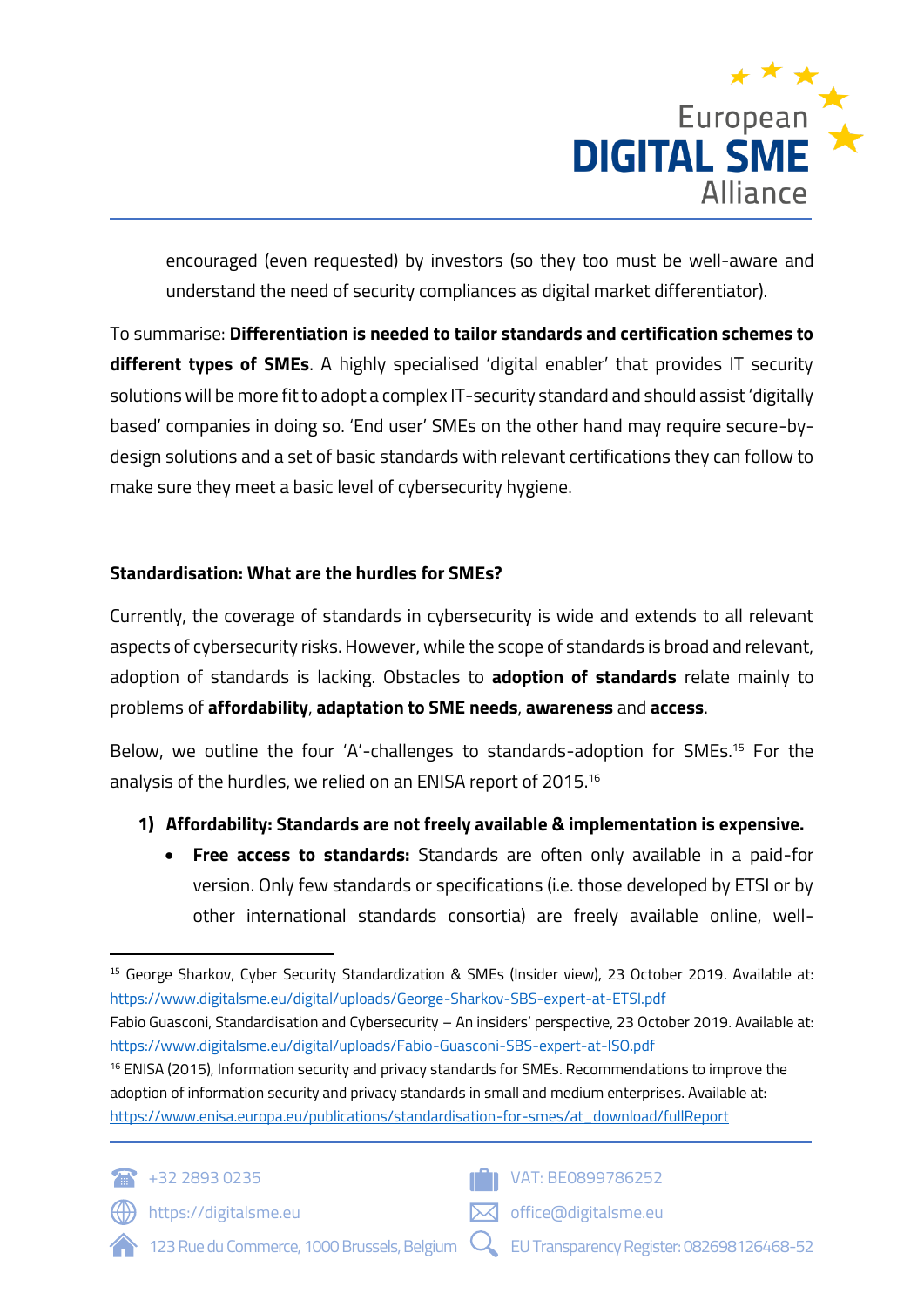

maintained and updated. However, SMEs need access to a standard to effectively evaluate its usefulness for their business. Secondly, as a substantial part of supply/value chains, SMEs must comply with several generic and specific standards - which puts additional costs on them and may lead to a difficult situation if standards are not tailored to small companies.

- **Implementation costs of standards**: The costs of implementing standards are too high for many SMEs. Taking up a standard and applying it inside a business can be demanding in terms of financial resources, especially since SMEs often only have limited staff to take care of IT.
- **2) Adaptation: Standards are not tailored to SMEs & there are no easy technical solutions or guides for implementation.**
	- **Tailoring/adapting standards**: Some standards are not very practical nor useful, nor easy to apply for SMEs. There are limited European or international standards designed for SMEs.
	- **Localisation**: (language translation and adaptation) is rare for specific technical standards.
	- **Explaining standards:** There is a lack of simple or easy cybersecurity solutions or guides. The development of more straightforward guides would also contribute to the internal capacity to apply standards.
	- **Lack of technical solutions**: There are no easy technical solutions supporting the application of standards.

## **3) Awareness & internal organisational capability**

- **Awareness about existence of standards:** Oftentimes, awareness of the existence of standards in certain areas is low.
- **Business case**: The awareness of how standards add business value is limited.



https://digitalsme.eu



- 123 Rue du Commerce, 1000 Brussels, Belgium EU Transparency Register: 082698126468-52
	-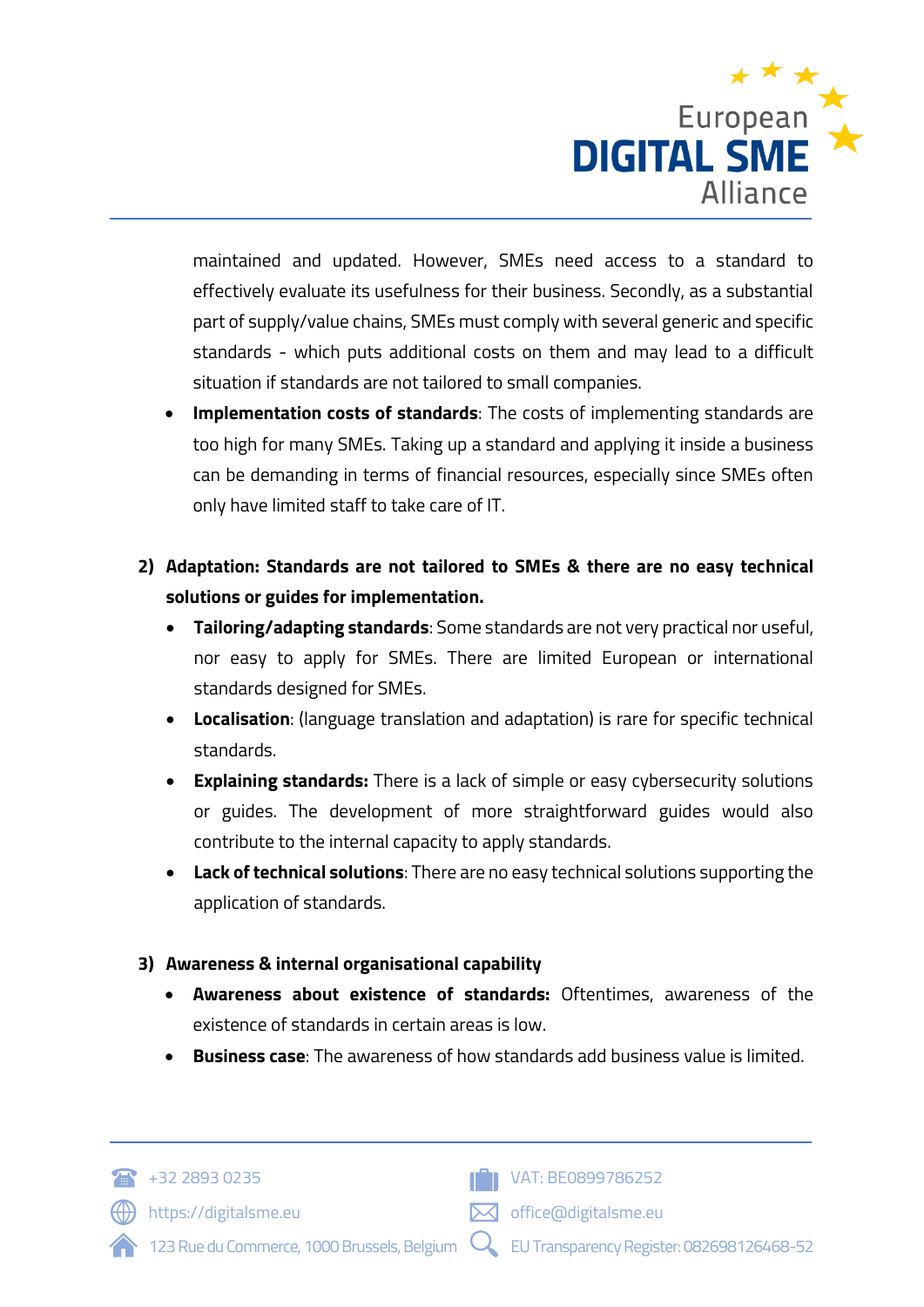

- **Misconceptions:** There are misconceptions about the complexity of standards and unfair market regulations.
- **Internal capability and capacity**: The level of knowledge and expertise on how to apply standards to products, services or processes of smaller companies needs to be increased. Standards are often hard to understand for SMEs which do not have the inhouse expertise for translating standards into specific tasks and activities. Especially when there is a lack of clear implementation guidelines.
- **Lacking capability**: SMEs that have outsourced the ICT function may suffer from limited internal knowledge about cyber threats.

## **4) Access to & participation in standardisation organisations:**

- **Lack of resources:** SMEs do not have the resources to partake in the standardisation processes to the extent that large companies do, causing them to be severely underrepresented in standardisation bodies.
- **Participation and influence**: Thus, the design of standards is mainly driven by large companies, which have different requirements. Participation in standardisation processes needs to be increased.

In summary, standards can be beneficial to SMEs, but only if they are easily accessible and reduce complexity to a level that is suitable to SMEs. Therefore, DIGITAL SME would like to propose a standardisation scheme that is more accessible, affordable and adapted to SMEs. As standards and technical specifications will likely play an important role in defining the cybersecurity requirements in the schemes, it is important to analyse the key hurdles for the adoption of standards by SMEs and to draw conclusions on how to overcome these hurdles.

# **Our recommendations: Options for standardisation bodies to adapt standards to the needs of SMEs**

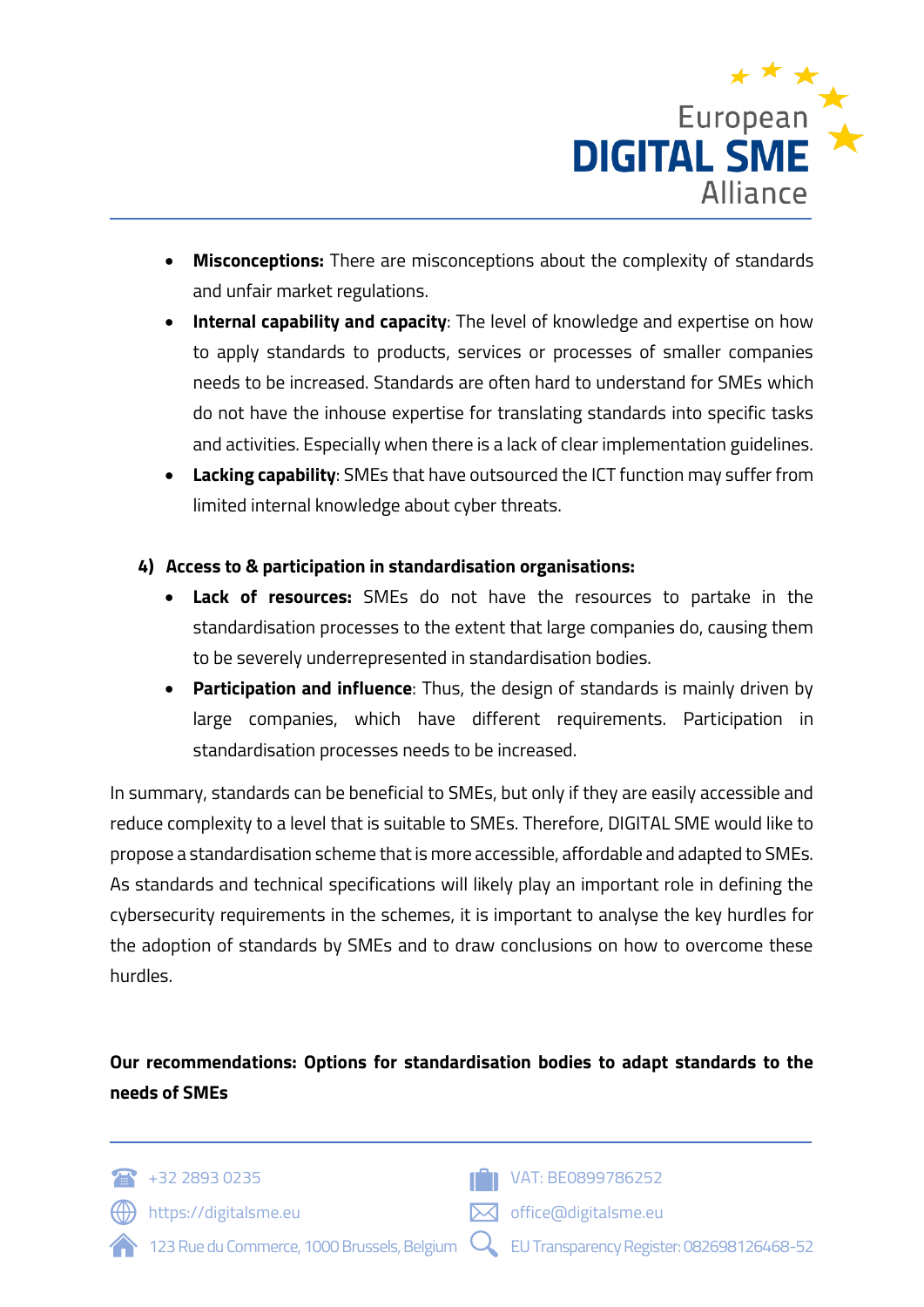

Together with standardisation organisations, the relevant policymakers should set the framework to **converge towards a useful, interoperable set of standards**. DIGITAL SME advocates for frameworks that put the real focus on SMEs. Are SMEs 'just mentioned' in pieces of legislation or does legislation propose concrete measures and actions to make sure SMEs are involved in the process? 17

After having analysed the hurdles for SMEs when it comes to the standardisation system, and having categorised SMEs according to their digital maturity, DIGITAL SME would like to propose four options that could help to better adapt standards to the needs of SMEs in the short to medium-term. These options serve as recommendations to policymakers going forward, and they will have to be evaluated and combined into an overarching strategy to facilitate the adoption of standards by SMEs. The long-term goal is to increase the overall level of cybersecurity assurance.

- **Option 1**: Further the evolution of existing standards. The proposed way forward under this option is for standardisation bodies to develop existing standards further by including different maturity levels that match the different categories of SMEs outlined above. This would require revisiting relevant standards and amending them to allow for a greater distinction according to the actual user of the standard.
- **Option 2**: Develop lightweight standards or guides. Lightweight standards/requirements/recommendations are the most straightforward response to the issues. Standardisation organisations could collaborate with small-business organisations to develop 'lightweight' versions of standards for SMEs. This would firstly involve a mapping of all relevant standards, the identification of the most

<sup>&</sup>lt;sup>17</sup> In order to develop such a framework, it would be helpful to assess SMEs' feedback on the implementation of 'cyber hygiene' requirements from the Directive on security of network and information systems (the 'NIS Directive'). Further, we recommend advising the standardisation bodies such as the European Telecommunications Standards Institute (ETSI) and the European Committee for Standardisation (CEN) to enrich their composition and encourage SME involvement.



https://digitalsme.eu

- 123 Rue du Commerce, 1000 Brussels, Belgium
- **TH** VAT: BE0899786252

 $\boxtimes$  office@digitalsme.eu

EU Transparency Register: 082698126468-52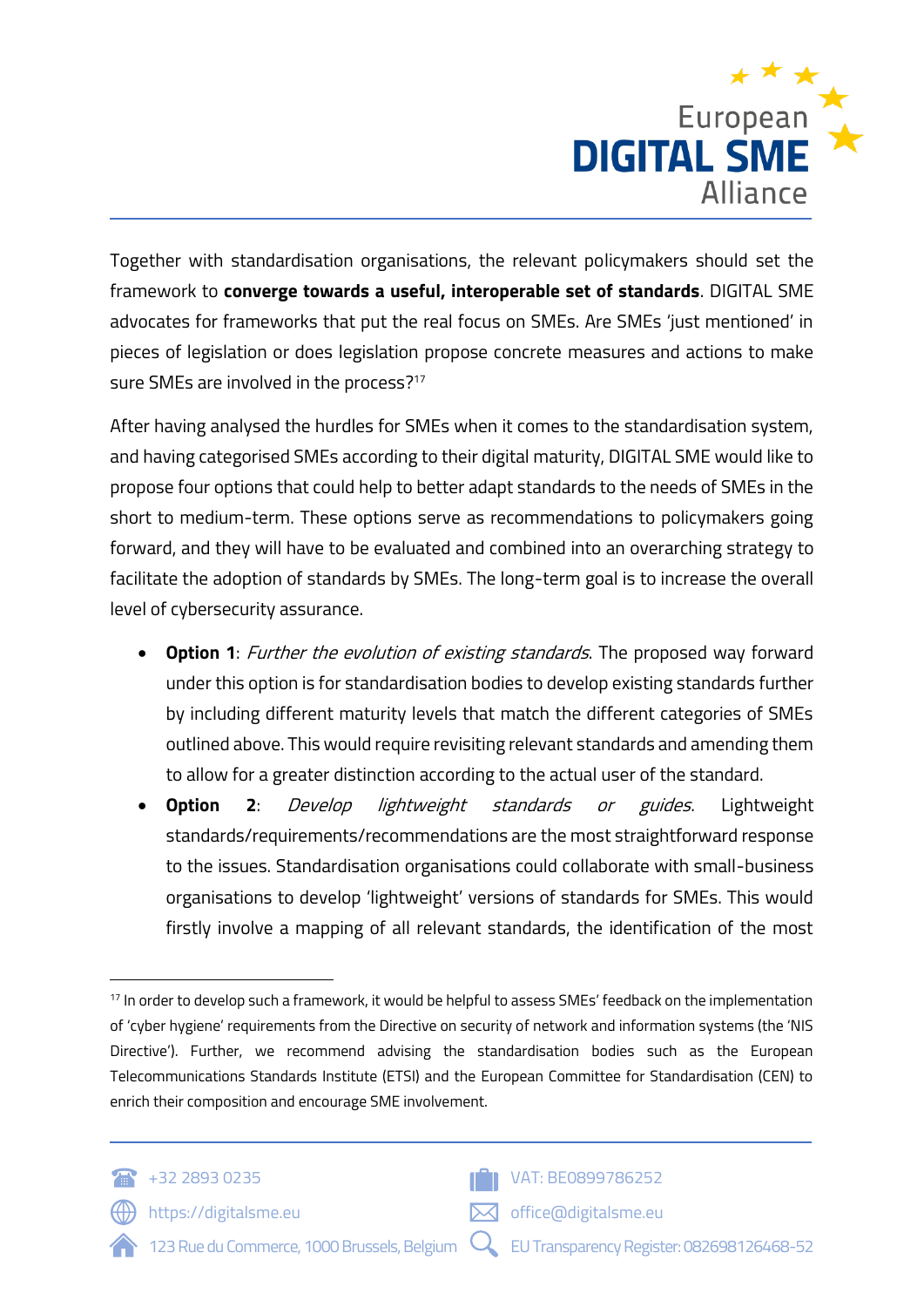

'practical' ones, ideally measured by their level of adoption and usage in the business environment, and then pooling efforts into developing practical guides or standards, as has been done by DIGITAL SME on behalf of SBS in the case of the practica[l Guide](file:///C:/Users/dcass/Nextcloud/WORKING%20GROUPS/Consultations/EU%20Cybersecurity%20Act/digitalsme.eu/policy/etc)  [for SMEs on ISO/IEC 27001.](file:///C:/Users/dcass/Nextcloud/WORKING%20GROUPS/Consultations/EU%20Cybersecurity%20Act/digitalsme.eu/policy/etc)

- **Option 3**: Develop new standards specifically for SMEs. This line of action would advocate for the development of new standards building on the specific requirements of and specifically targeted at SMEs (of the different categories, as described above).
- **Option 4:** Combine different standards into packages tailored to SMEs. Combining standards ('packaging') would mean defining typical (perhaps sector-specific) profiles and roles (throughout the supply/value chains) rather than going in the direction of multiple new specific standards. Standardisation bodies could then outline integrated sets of harmonised standards and compliances (including lightweight versions, possibly with several options) that are easier to understand and implement. E.g. for IoT, one could develop a 'general security package' which ensures security from consumer to provider, covering devices, communications (and encryption) and services (cloud based).

As a next step, we will formulate which of these options is most suitable per different type of SME. E.g. Option 1 would allow differentiation along all SME categories. Option 2 would rather be suitable to 'end user' SMEs or 'digitally based' SMEs. Developing specific targeted actions along the options mentioned below will require further analysis.

To bridge the hurdles identified above in points 2) adaptation an 3) awareness, DIGITAL SME believes that it would be beneficial to create a 'one-stop-shop' in form of an online platform where SMEs can access simple guides and solutions tailored to their level of expertise and maturity. For instance, a company would be able to freely access a guide with 7-10 simple steps and instructions about essential cybersecurity hygiene, e.g. related to backups, network security, Windows-Updates, etc. Those guides need to be easily understandable for non-technical people when addressing 'end user' SMEs. However, the platform should

 $+32\,2893\,0235$ 

https://digitalsme.eu



- 123 Rue du Commerce, 1000 Brussels, Belgium EU Transparency Register: 082698126468-52
	-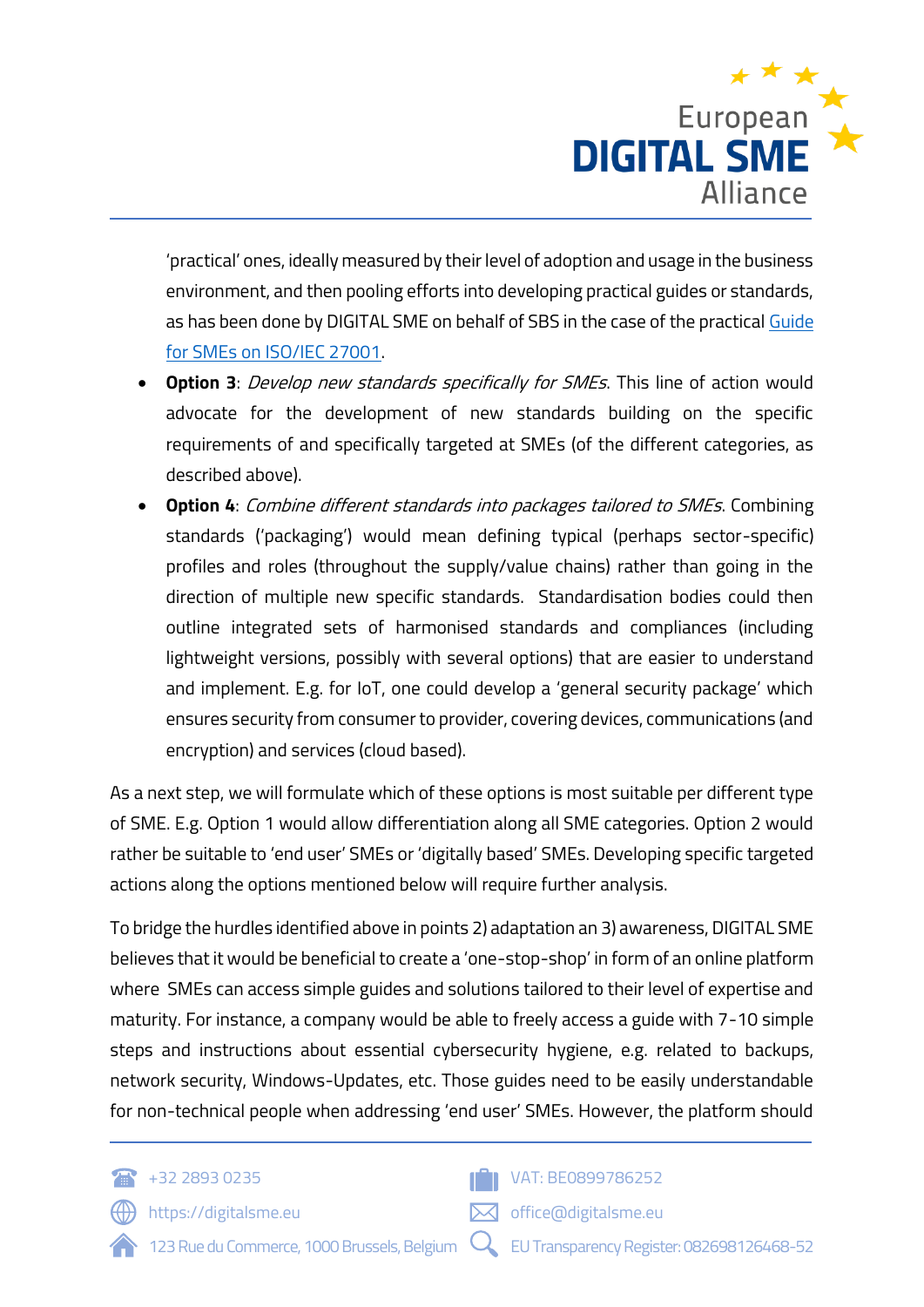

also include specific guides for different roles and more advanced levels of expertise, some of them building on available standards.

## **Conclusion**

In this position paper we examined the intersection between standards and certification schemes from the perspective of small and medium-sized enterprises (SMEs). Cybersecurity certifications could be disruptive as they will allow consumers with limited technical literacy to **make an informed choice about the security of a certain product, service or process**. Potentially, certification could facilitate cybersecurity to a point where even untrained staff can make safe choices. As standards and technical specifications will likely play an important role in defining the cybersecurity requirements in the schemes, it is important to examine whether the current standardisation frameworks and the available standards in cybersecurity are fit for SMEs. However, much will depend on how the schemes will be designed and implemented. **There is a need to think about SME-friendly standards and solutions within the framework of the EU Cybersecurity Act.** If certification schemes are too complex and their adoption too slow, the Cybersecurity Act could run the risk of becoming yet another piece of legislation that SMEs are not even aware of and which they do not use. **Therefore, DIGITAL SME would like to propose a standardisation scheme that is more accessible, affordable and adapted to SMEs.** 

**However, SMEs are not a homogeneous group**. Thus, **differentiation is needed to tailor standards and certification schemes to different types of SMEs**. A highly specialised 'digital enabler' that provides IT security solutions will be more fit to adopt a complex ITsecurity standard and should assist 'digitally based' companies in doing so. 'End user' SMEs on the other hand may require secure-by-design solutions and a set of basic standards with relevant certifications they can follow to make sure they meet a basic level of cybersecurity hygiene.

- $+32\,2893\,0235$ 
	- https://digitalsme.eu



- $\boxtimes$  office@digitalsme.eu
- 123 Rue du Commerce, 1000 Brussels, Belgium
- EU Transparency Register: 082698126468-52